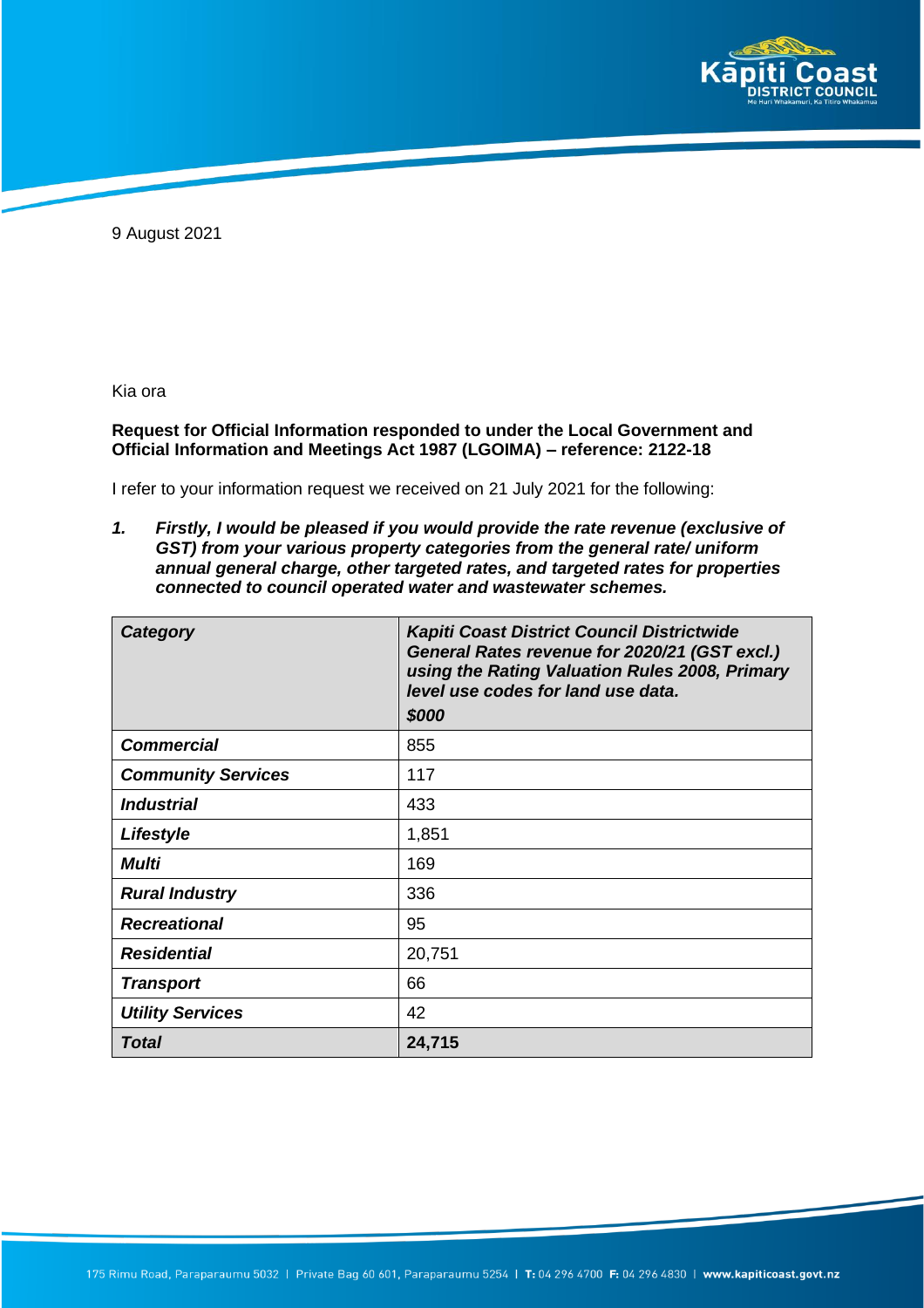| <b>Category</b>               | <b>Kapiti Coast District Council Targeted Rates</b><br>revenue excluding Water and Wastewater for<br>2020/21 (GST excl.) using the Rating Valuation<br>Rules 2008, Primary level use codes for land use<br>data.<br>\$000 |
|-------------------------------|---------------------------------------------------------------------------------------------------------------------------------------------------------------------------------------------------------------------------|
| <b>Commercial</b>             | 1,103                                                                                                                                                                                                                     |
| <b>Community Services</b>     | 123                                                                                                                                                                                                                       |
| <b>Industrial</b>             | 503                                                                                                                                                                                                                       |
| Lifestyle                     | 2,651                                                                                                                                                                                                                     |
| <b>Multi</b>                  | 195                                                                                                                                                                                                                       |
| <b>Rural Industry</b>         | 467                                                                                                                                                                                                                       |
| <b>Recreational</b>           | 110                                                                                                                                                                                                                       |
| <b>Residential</b>            | 23,962                                                                                                                                                                                                                    |
| <b>Transport</b>              | 58                                                                                                                                                                                                                        |
| <b>Utility Services</b>       | 397                                                                                                                                                                                                                       |
| <b>Reconciling difference</b> | -1                                                                                                                                                                                                                        |
| <b>Total</b>                  | 29,568                                                                                                                                                                                                                    |

| <b>Category</b>               | <b>Total Targeted Water/Wastewater rates revenue</b><br>(incl Hautere Water) for 2020/21 (GST excl.) using<br>the Rating Valuation Rules 2008, Primary level use<br>codes for land use data.<br>\$000 |
|-------------------------------|-------------------------------------------------------------------------------------------------------------------------------------------------------------------------------------------------------|
| <b>Commercial</b>             | 599                                                                                                                                                                                                   |
| <b>Community Services</b>     | 358                                                                                                                                                                                                   |
| <i><b>Industrial</b></i>      | 284                                                                                                                                                                                                   |
| Lifestyle                     | 433                                                                                                                                                                                                   |
| Multi                         | 181                                                                                                                                                                                                   |
| <b>Rural Industry</b>         | 116                                                                                                                                                                                                   |
| <b>Recreational</b>           | 128                                                                                                                                                                                                   |
| <b>Residential</b>            | 15,308                                                                                                                                                                                                |
| <b>Transport</b>              | 25                                                                                                                                                                                                    |
| <b>Utility Services</b>       | 41                                                                                                                                                                                                    |
| <b>Reconciling difference</b> | 83                                                                                                                                                                                                    |
| <b>Total</b>                  | 17,556                                                                                                                                                                                                |